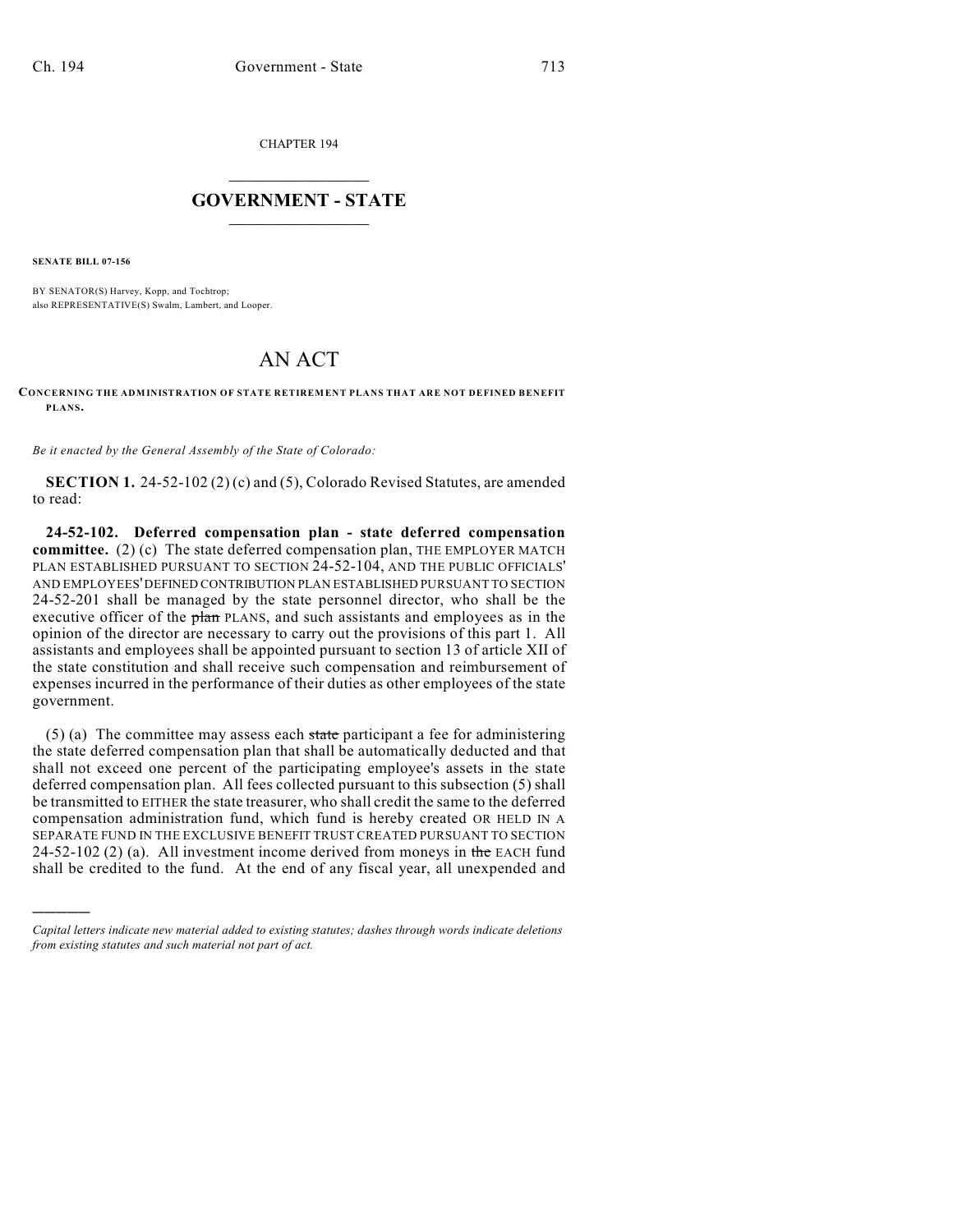unencumbered moneys in the EACH fund shall remain therein and shall not be credited or transferred to the general fund or any other fund OF THE STATE. The general assembly shall make annual appropriations from such fund FUNDS for the direct and indirect costs of administration of the deferred compensation plan under this part 1. EACH YEAR THE COMMITTEE SHALL ESTABLISH A REASONABLE LEVEL OF RESERVES FOR THE FUNDS BASED UPON THE PRIOR YEARS' REVENUE AND EXPENSES AND THE PROJECTIONS FOR THE NEXT YEAR. Any fees or other moneys collected pursuant to this subsection  $(5)$  that are in excess of expenditures THE RESERVES ESTABLISHED BY THE COMMITTEE shall be used to reduce deferred compensation plan participants' annual fees in subsequent years OR, TO THE EXTENT PERMITTED BY LAW, MAY BE CREDITED BACK TO PARTICIPANT ACCOUNTS. In addition to assessing all or a portion of a fee pursuant to this paragraph (a), the committee may contract with a vendor to pay all or a portion of the vendor's costs and reimburse the state for any or a portion of any costs of administering the deferred compensation plan.

(b) Compensation deferred by participants in the state deferred compensation plan shall be credited to the deferred compensation plan asset fund, which fund is hereby created. All investment income derived from compensation deferred by deferred compensation plan participants prior to the transmittal of such deferrals to the plan shall be credited to the state deferred compensation administration fund created in paragraph (a) of this subsection  $(5)$  for the purpose of reducing the administrative fees of plan participants TRANSMITTED TO THE EXCLUSIVE BENEFIT TRUST CREATED PURSUANT TO SECTION 24-52-102 (2) (a) AS SOON AS ADMINISTRATIVELY FEASIBLE AND CREDITED TO EACH PARTICIPANT ACCOUNT.

**SECTION 2.** 24-52-203 (1) and (9) (b), Colorado Revised Statutes, are amended to read:

**24-52-203. Establishment and administration of defined contribution plans.** (1) The committee shall have the authority to establish and administer a defined contribution plan pursuant to the provisions of this part 2. The committee shall maintain such plan on and after July 1, 2002. The department of personnel shall provide necessary administrative support to the committee in connection with the establishment and administration of a defined contribution plan established or administered by the committee. THE PLAN SHALL BE MANAGED BY THE STATE PERSONNEL DIRECTOR, WHO SHALL BE THE EXECUTIVE OFFICER OF THE PLAN, AND SUCH ASSISTANTS AND EMPLOYEES AS IN THE OPINION OF THE DIRECTOR ARE NECESSARY TO CARRYOUT THE PROVISIONS OF THIS PART 2. THE COMMITTEE SHALL EXERCISE ITS POWERS AND PERFORM ITS DUTIES AND FUNCTIONS AS IF IT WERE TRANSFERRED TO THE DEPARTMENT OF PERSONNEL BY A **TYPE 1** TRANSFER, AS SUCH TRANSFER IS DEFINED BY THE "ADMINISTRATIVE ORGANIZATION ACT OF 1968", ARTICLE 1 OF THIS TITLE.

(9) (b) All fees collected pursuant to paragraph (a) of this subsection (9) shall be transmitted to EITHER the state treasurer, who shall credit the same to the defined contribution plan administration fund, which fund is hereby created OR HELD IN A SEPARATE FUND IN THE EXCLUSIVE BENEFIT TRUST CREATED UNDER THE PLAN. The general assembly shall make annual appropriations from the EACH fund for the direct and indirect costs of administration of any plan established under this part 2. All investment income derived from moneys in the EACH fund shall be credited to